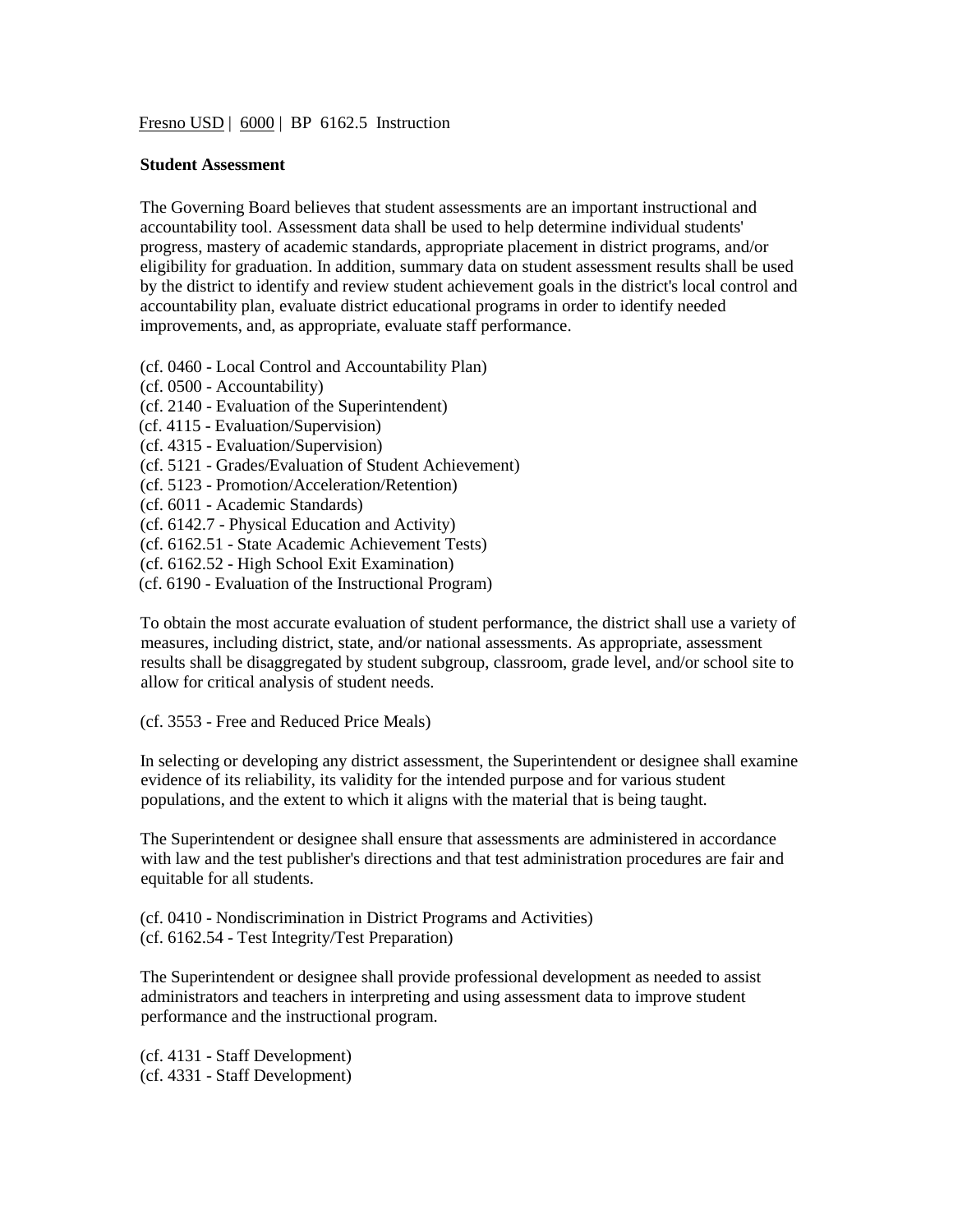When district wide and school-level results of student assessments are published by the state, the Superintendent or designee may provide supplementary information to assist parents/guardians and the local community in understanding test results.

(cf. 0510 - School Accountability Report Card)

Individual Record of Accomplishment

The Superintendent or designee shall ensure that each student, by the end of grade 12, has an individual record of accomplishment that includes the following: (Education Code 60607)

1. The results of the state achievement tests administered pursuant to Education Code 60640-60649 or any predecessor assessments

- 2. The results of any end-of-course examinations taken
- 3. The results of any vocational education certification examinations taken

(cf. 6178 - Career Technical Education)

No individual record of accomplishment shall be released to any person, other than the student's parent/guardian or a teacher, counselor, or administrator directly involved with the student, without the written consent of the student's parent/guardian, or the student if they themselves is an adult or emancipated minor. The student or their parent/guardian may authorize the release of the record of accomplishment to a postsecondary educational institution for the purposes of credit, placement, or admission. (Education Code 60607)

(cf. 5125 - Student Records)

*Fresno Unified School District does not harass, intimidate, or discriminate on the basis of race, color, ethnicity, national origin, ancestry, age, creed, religion, political affiliation, gender, gender identity or expression or genetic information, mental or physical disability, sex, sexual orientation, parental or marital status, military veteran status, or any other basis protected by law or regulation, in its educational program(s) or employment.*

Legal Reference:

## EDUCATION CODE

313 Assessment of English language development 10600-10610 California Education Information System 44660-44665 Evaluation and assessment of performance of certificated employees (Stull Act) 49558 Free and reduced-price meals; use of individual applications and records 51041 Evaluation of educational program 51450-51455 Golden State Seal Merit Diploma 52052 Academic Performance Index; numerically significant student subgroups 52060-52077 Local control and accountability plan 60600-60649 Assessment of academic achievement, especially: 60800 Physical fitness testing 60810-60812 Assessment of English language development